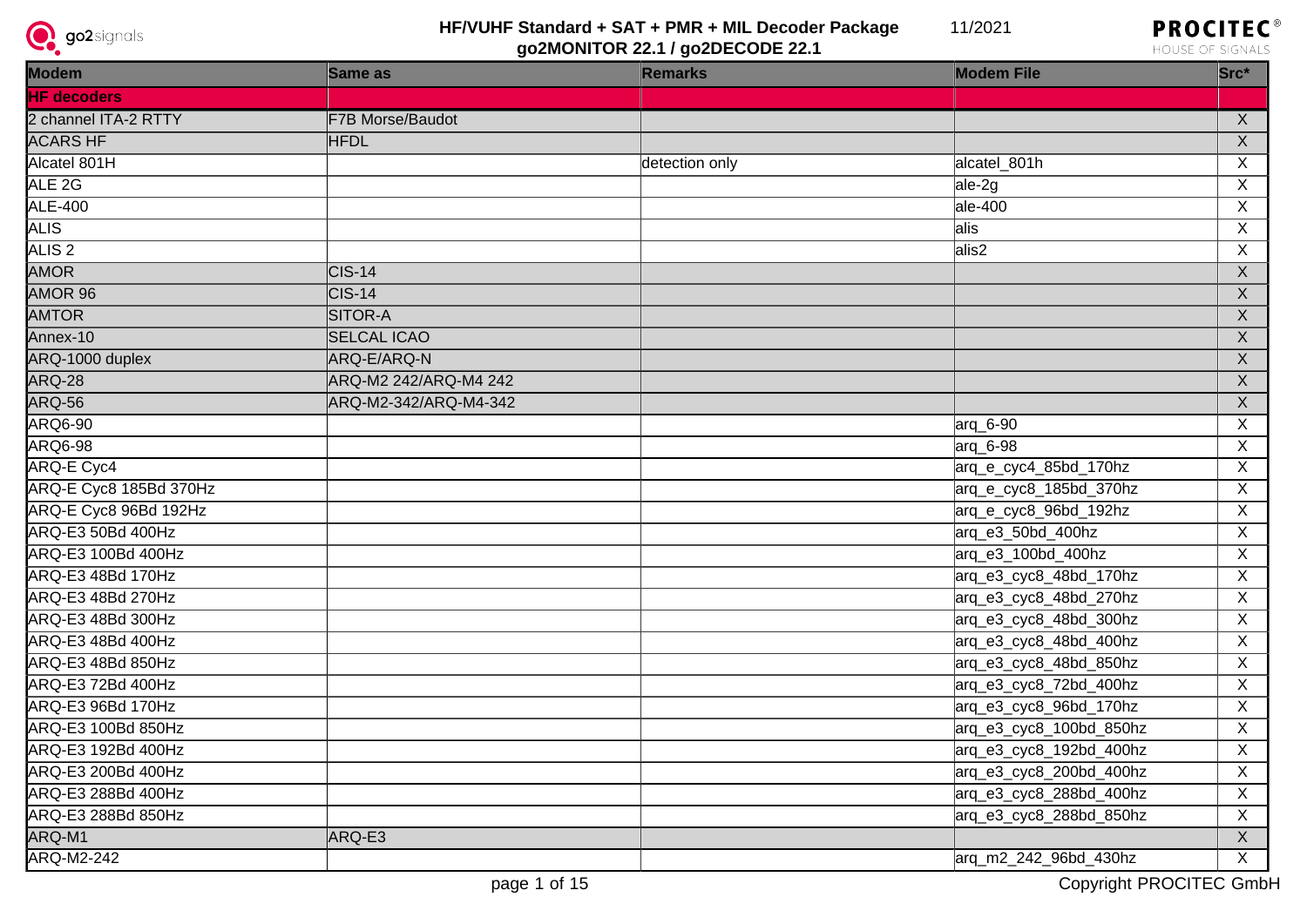

11/2021



| Modem                                | Same as         | <b>Remarks</b> | <b>Modem File</b>          | $Src^*$        |
|--------------------------------------|-----------------|----------------|----------------------------|----------------|
| ARQ-M2-342 96Bd 400Hz                |                 |                | arq_m2_342_96bd_400hz      | X              |
| ARQ-M2-342 200Bd 410Hz               |                 |                | arg_m2_342_200bd_410hz     | $\sf X$        |
| ARQ-M4-242                           |                 |                | arq_m4_242_192bd_173hz     | $\overline{X}$ |
| <b>ARQ-M4-342</b>                    |                 |                | arg_m4_342_192bd_400hz     | $\mathsf{X}$   |
| ARQ-N                                |                 |                | arq_n                      | $\sf X$        |
| ARQ-S                                | <b>SI-ARQ</b>   |                |                            | $\overline{X}$ |
| <b>ARQ-SWE</b>                       | <b>SWED-ARQ</b> |                |                            | $\overline{X}$ |
| <b>ARTRAC</b>                        | DUP-ARQ         |                |                            | $\overline{X}$ |
| ASCII 7Bit 100Bd 173Hz               |                 |                | ascii_7bit_100bd_173hz     | $\overline{X}$ |
| <b>ASCII 7Bit 75Bd 850Hz</b>         |                 |                | ascii_7bit_75bd_850hz      | $\overline{X}$ |
| ASCII 7Bit 110Bd 170Hz               |                 |                | ascii_7bit_110bd_170hz     | $\overline{X}$ |
| ASCII 7Bit 171Bd 420Hz               |                 |                | ascii_7bit_171bd_420hz     | $\overline{X}$ |
| ASCII 7Bit 180Bd 500Hz               |                 |                | ascii_7bit_180bd_500hz     | $\overline{X}$ |
| ASCII 7Bit 200Bd 300Hz               |                 |                | ascii_7bit_200bd_300hz     | $\overline{X}$ |
| ASCII 7Bit 200Bd 400Hz               |                 |                | ascii_7bit_200bd_400hz     | $\overline{X}$ |
| ASCII 7Bit 300Bd 170Hz               |                 |                | ascii_7bit_300bd_170hz     | $\overline{X}$ |
| ASCII 7Bit 300Bd 400Hz               |                 |                | ascii_7bit_300bd_400hz     | $\overline{X}$ |
| ASCII 7Bit 600Bd 480Hz               |                 |                | ascii_7bit_600bd_480hz     | $\overline{X}$ |
| ASCII 8-1-1 300Bd 180Hz              |                 |                | ascii 8-1-1 300bd 180hz    | $\overline{X}$ |
| ASCII 8-1-2 180Bd 500Hz              |                 |                | ascii 8-1-2 180bd 500hz    | $\overline{X}$ |
| <b>AUTOSPEC</b>                      |                 |                | autospec                   | $\overline{X}$ |
| Baudot sync 200Bd 850Hz              |                 |                | baudot_sync_200bd_850hz    | $\overline{X}$ |
| Baudot sync 2 stopbit 50Bd 450Hz     |                 |                | baudot_2stopbit_50bd_450hz | $\overline{X}$ |
| Baudot sync 2 stopbit 75Bd 500Hz     |                 |                | baudot_2stopbit_75bd_500hz | $\mathsf{X}$   |
| Baudot async 1.5 Stopbit 50Bd 450Hz  |                 |                | baudot_async_50bd_450hz    | $\overline{X}$ |
| Baudot async 1.5 Stopbit 50Bd 170Hz  |                 |                | baudot_async_50bd_170hz    | $\overline{X}$ |
| Baudot async 1.5 Stopbit 50Bd 200Hz  |                 |                | baudot_async_50bd_200hz    | $\overline{X}$ |
| Baudot async 1.5 Stopbit 50Bd 850Hz  |                 |                | baudot_async_50bd_850hz    | $\overline{X}$ |
| Baudot async 1.5 Stopbit 75Bd 340Hz  |                 |                | baudot_async_75bd_340hz    | $\overline{X}$ |
| Baudot async 1.5 Stopbit 75Bd 400Hz  |                 |                | baudot_async_75bd_400hz    | $\overline{X}$ |
| Baudot async 1.5 Stopbit 75Bd 500Hz  |                 |                | baudot_async_75bd_500hz    | $\overline{X}$ |
| Baudot async 1.5 Stopbit 100Bd 200Hz |                 |                | baudot_async_100bd_200hz   | X              |
| Baudot async 1.5 Stopbit 100Bd 400Hz |                 |                | baudot_async_100bd_400hz   | $\overline{X}$ |
| Baudot async 1.5 Stopbit 100Bd 850Hz |                 |                | baudot_async_100bd_850hz   | $\overline{X}$ |
| Baudot async 1.5 Stopbit 150Bd 500Hz |                 |                | baudot_async_150bd_500hz   | X              |
| Baudot async 1.5 Stopbit 180Bd 500Hz |                 |                | baudot_async_180bd_500hz   | $\overline{X}$ |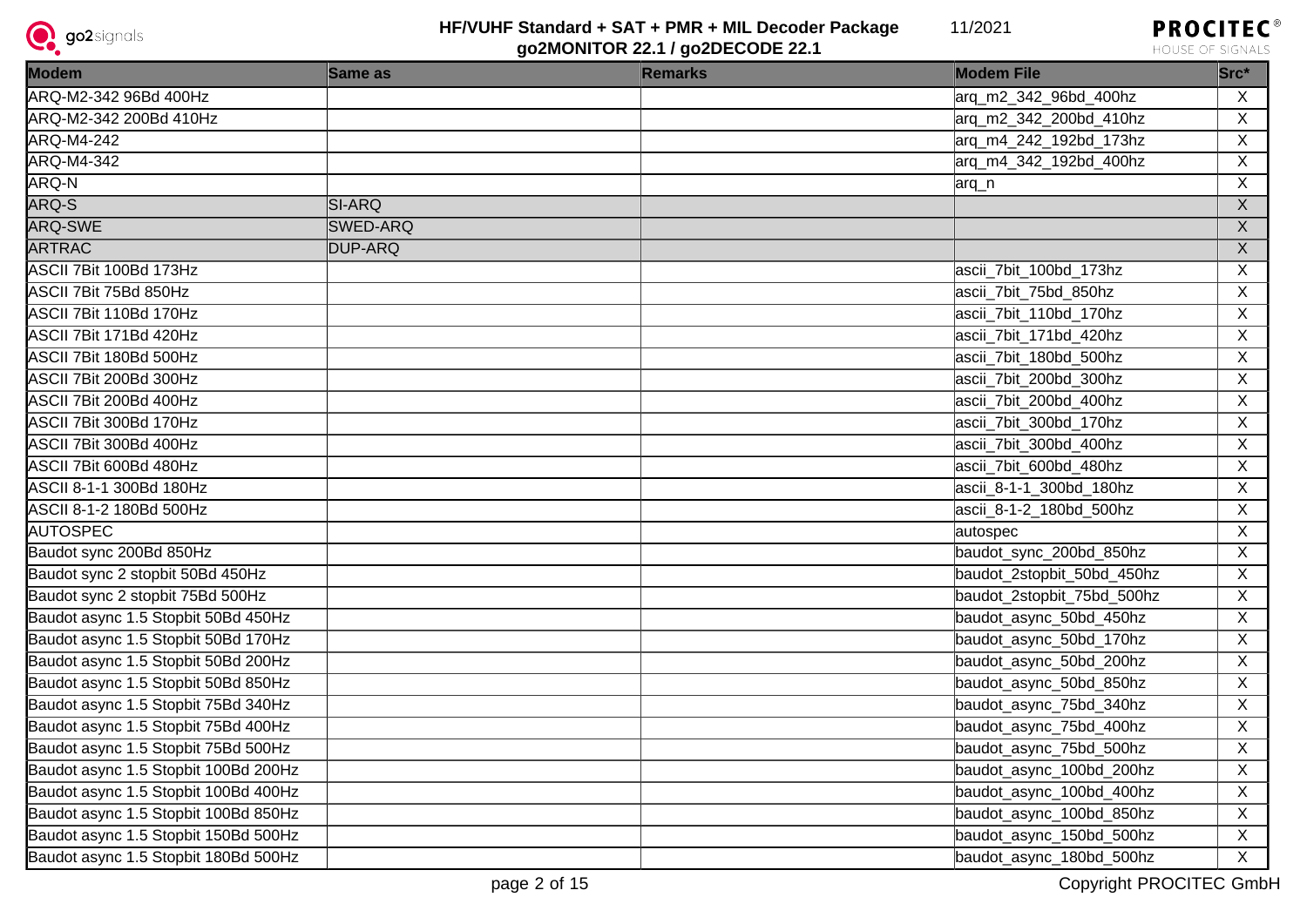



| <b>Modem</b>                | Same as                          | <b>Remarks</b>           | <b>Modem File</b>           | $Src^*$        |
|-----------------------------|----------------------------------|--------------------------|-----------------------------|----------------|
| Baudot universal 50Bd 650Hz |                                  |                          | baudot_universal_50bd_650hz | $\sf X$        |
| Baudot universal 75Bd 850Hz |                                  |                          | baudot universal 75bd 850hz | $\overline{X}$ |
| <b>Baudot F7B</b>           | F7B Morse/Baudot                 |                          |                             | $\overline{X}$ |
| BEE                         | CIS-36-50                        |                          |                             | $\overline{X}$ |
| <b>BELL 103</b>             | <b>ASCII 8-1-1 300Bd 180Hz</b>   |                          |                             | $\overline{X}$ |
| <b>BF6 Baudot</b>           | <b>F7B Morse/Baudot</b>          |                          |                             | $\overline{X}$ |
| BULG-ASCII 75Bd 510Hz       |                                  |                          | bulg-ascii_75bd_510hz       | $\overline{X}$ |
| BULG-ASCII 120Bd 500Hz      |                                  |                          | bulg-ascii_120bd_500hz      | $\overline{X}$ |
| BULG-ASCII 150Bd 500Hz      |                                  |                          | bulg-ascii_150bd_500hz      | $\overline{X}$ |
| BULG-ASCII 180Bd 500Hz      |                                  |                          | bulg-ascii_180bd_500hz      | $\overline{X}$ |
| BULG-ASCII 300Bd 500Hz      |                                  |                          | bulg-ascii_300bd_500hz      | $\overline{X}$ |
| CCIR <sub>242</sub>         | ARQ-M2 242/ARQ-M4 242            |                          |                             | $\overline{X}$ |
| CCIR <sub>342</sub>         | ARQ-M2 242                       |                          |                             | X              |
| <b>CCIR 342-2</b>           | <b>ARQ-M4 242</b>                |                          |                             | $\overline{X}$ |
| CCIR 476 A/B                | Sitor A/Sitor B                  |                          |                             | $\overline{X}$ |
| <b>CCIR 493-4</b>           | <b>CODAN Selcal</b>              |                          |                             |                |
| CCIR 518 Variant            | SWED-ARQ/ARQ6-90/ARQ6-98/POL-ARQ |                          |                             | $\overline{X}$ |
| CCIR 519 Variant            | ARQ-E3                           |                          |                             | $\overline{X}$ |
| CHN MIL 4FSK 400Hz          |                                  | detection only           | chn_mil_4fsk_400            | X              |
| CHN MIL 4FSK 500Hz          |                                  | detection only           | chn_mil_4fsk_500            | $\overline{X}$ |
| CHN MIL Hybrid 8FSK-PSK     |                                  | no automatic recognition | chn_mfsk8_psk2400           | $\sim$         |
| <b>CHU</b>                  |                                  |                          | chu fsk                     | $\overline{X}$ |
| $CHX-200$                   |                                  | detection only           | $chx-200$                   | $\overline{X}$ |
| CIS 10 11 11                | $CIS$ 36                         |                          |                             | $\overline{X}$ |
| $CIS-11$                    |                                  |                          | $cis-11$                    | $\overline{X}$ |
| CIS-12 PSK2                 |                                  |                          | cis-12_psk2                 | $\overline{X}$ |
| CIS-12 PSK4A                |                                  |                          | cis-12_psk4a                | $\overline{X}$ |
| CIS-12 PSK4B                |                                  |                          | cis-12_psk4b                | $\overline{X}$ |
| $CIS-14$                    |                                  |                          | $cis-14$                    | $\overline{X}$ |
| $CIS-20$                    | $CIS-12$                         |                          |                             | $\overline{X}$ |
| <b>CIS-3000</b>             |                                  | detection only           | cis-3000                    | $\overline{X}$ |
| $CIS-36$                    |                                  |                          | $cis-36$                    | $\overline{X}$ |
| CIS-36-50 50Bd 250Hz        |                                  |                          | cis-36_50_50bd_250hz        | $\overline{X}$ |
| CIS-36-50 50Bd 500Hz        |                                  |                          | cis-36_50_50bd_500hz        | $\overline{X}$ |
| CIS-50-50 50Bd 200Hz        |                                  |                          | cis-50 50 50bd 200hz        | $\overline{X}$ |
| <b>CIS 40.5</b>             | CIS 405 3915                     |                          |                             | $\overline{X}$ |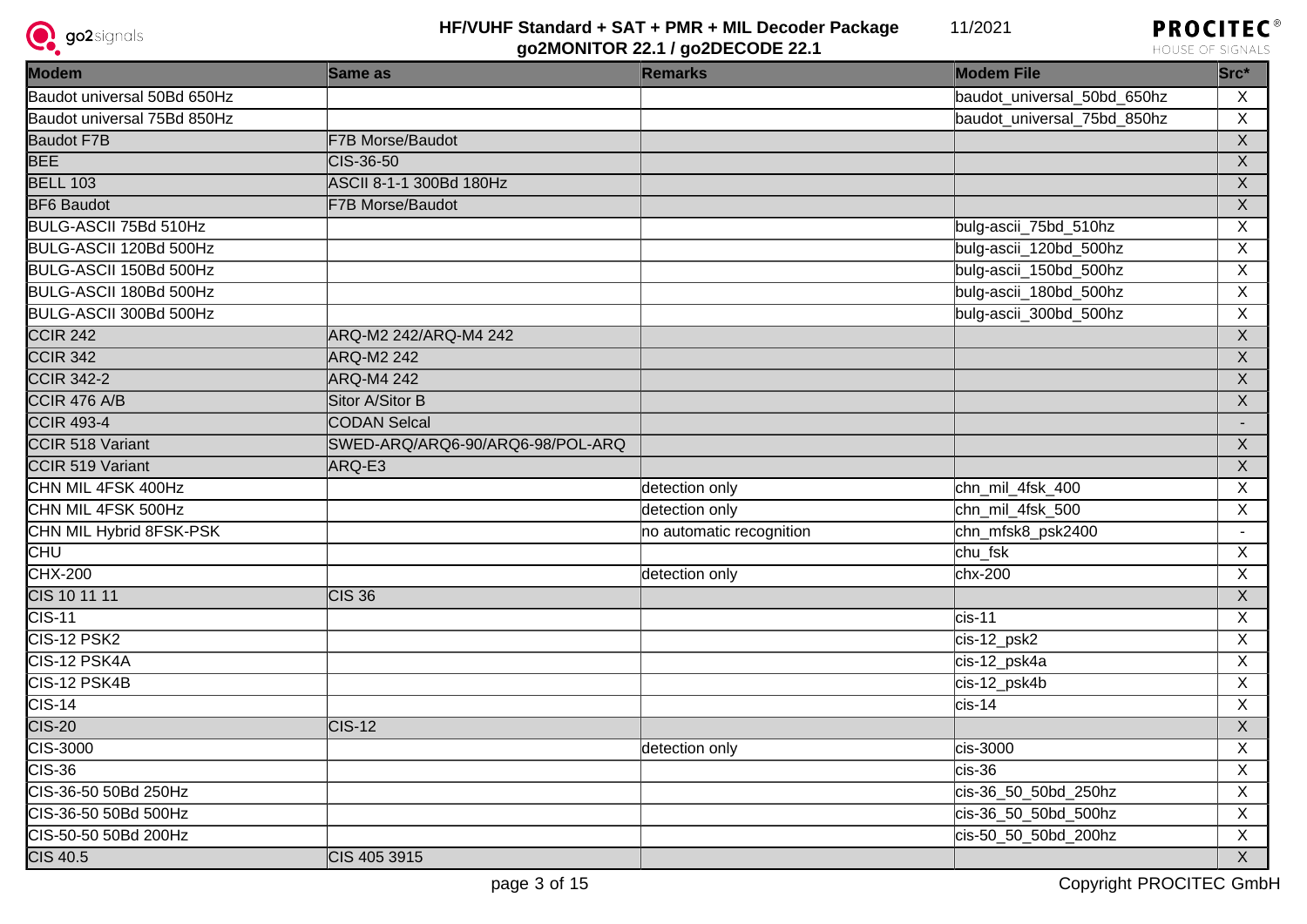



| <b>Modem</b>                   | Same as             | <b>Remarks</b>             | <b>Modem File</b>            | Src*                     |
|--------------------------------|---------------------|----------------------------|------------------------------|--------------------------|
| CIS 405 3915                   |                     |                            | cis_405_3915                 | $\sf X$                  |
| $\overline{\text{CIS } 81}$    | CIS 81-81           |                            |                              | $\overline{X}$           |
| CIS 81-29                      | <b>CIS 81-81</b>    |                            |                              | $\overline{X}$           |
| $CIS-81-81$                    |                     |                            | cis-81-81_81bd_500hz         | $\mathsf{X}$             |
| CIS Akula 500Bd/1000Hz         |                     |                            | cis-akula_500bd_1000hz       | $\overline{X}$           |
| <b>CIS AT3104</b>              | <b>CIS-12</b>       |                            |                              | $\overline{X}$           |
| <b>CIS FSK 200/500</b>         |                     |                            | cis-fsk-200-500              | $\overline{X}$           |
| CIS FSK 200/1000               |                     |                            | cis-fsk-200-1000             | $\overline{X}$           |
| CIS Hybrid MFSK-68 PSK-9000    |                     | no automatic recognition   | cis-mfsk68_psk9000           | $\blacksquare$           |
| CIS Hybrid MFSK-80 PSK-250     |                     | no automatic recognition   | cis-80_250                   | $\overline{\phantom{a}}$ |
| CIS-45 OFDM 33.3Bd             |                     | detection only             | cis-45-ofdm-33bd             | X                        |
| CIS-45 OFDM 40Bd               |                     | detection only             | cis-45-ofdm-40bd             | $\sf X$                  |
| CIS-112 OFDM Burst             |                     | detection only             | cis-112-ofdm-burst           | X                        |
| CIS-112 OFDM Stream            |                     | detection only             | cis-112-ofdm-stream          | $\mathsf{X}$             |
| CIS-128 OFDM 3kHz              |                     | detection only             | cis-128-ofdm-3khz            | $\overline{X}$           |
| CIS-128 OFDM 6kHz              |                     | detection only             | cis-128-ofdm-6khz            | X                        |
| Clansman FSK 300Bd             |                     |                            | clansman_300bd               | $\overline{X}$           |
| <b>Clover II</b>               |                     |                            | clover_II                    | $\blacksquare$           |
| Clover 2000                    |                     |                            | clover 2000                  | $\sim$                   |
| Clover 2000 Broadcast          |                     |                            | clover 2000broadcast         | $\blacksquare$           |
| Clover <sub>2500</sub>         |                     |                            | clover_2500                  | $\blacksquare$           |
| Clover 2500 Broadcast          |                     |                            | clover 2500broadcast         | $\sim$                   |
| CODAN 3012 Chirp               |                     |                            | codanchirp                   | $\blacksquare$           |
| <b>CODAN Selcal</b>            |                     |                            | codan selcall                | $\blacksquare$           |
| CODAN 3012 16 Channel PSK      |                     | raw hex output descrambled |                              | $\blacksquare$           |
| CODAN 3212 16 Channel PSK      |                     | Includes CODAN 3012        | codan3212_16channel_psk      | $\blacksquare$           |
| CODAN 3212 1 Channel PSK       |                     | 600 and 1200bps            | codan3212_1channel_psk       | $\blacksquare$           |
| CODAN 3212 1 Channel PSK HDR   |                     | 2400 and 3600bps           | codan3212_1channel_psk_hdr   | $\blacksquare$           |
| CODAN 3212 1 Channel PSK 75bps |                     | 75bps                      | codan3212_1channel_psk_75bps | $\blacksquare$           |
| <b>CODAN 8580</b>              | <b>CODAN Selcal</b> |                            |                              | $\blacksquare$           |
| CODAN 9001 Chirp               | CODAN 3012 Chirp    |                            |                              | $\blacksquare$           |
| Contestia 8/250                |                     |                            | contestia-8-250              | X                        |
| Contestia 16/500               |                     |                            | contestia-16-500             | $\mathsf{X}$             |
| Contestia 32/1000              |                     |                            | contestia-32-1000            | X                        |
| CROWD-36                       | $CIS-36$            |                            |                              | $\overline{X}$           |
| Coquelet-13 75ms               |                     |                            | coquelet-13_75ms             | $\overline{X}$           |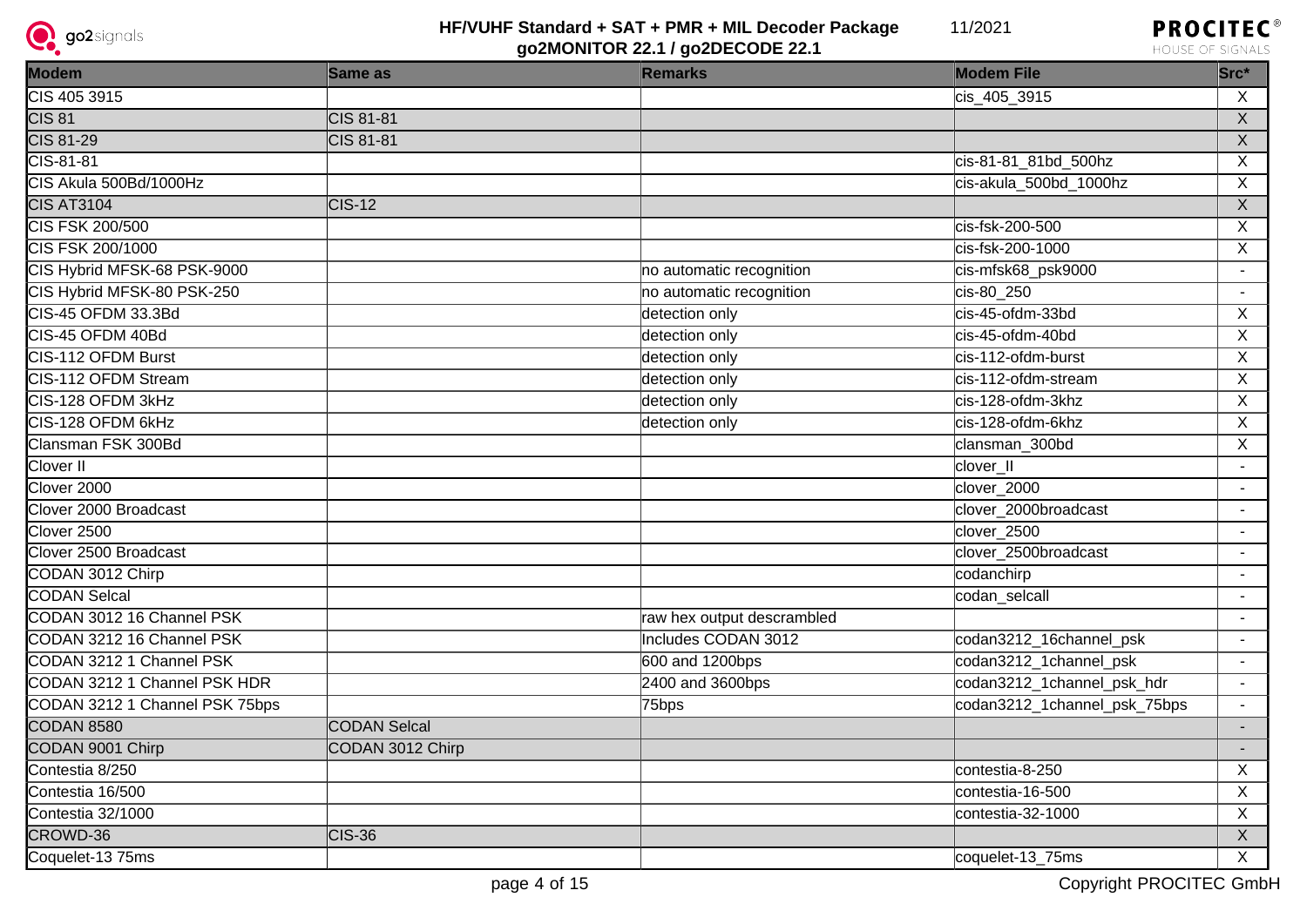



| <b>Modem</b>             | Same as             | <b>Remarks</b>                  | <b>Modem File</b>   | Src*           |
|--------------------------|---------------------|---------------------------------|---------------------|----------------|
| Coquelet-13 50ms         |                     |                                 | coquelet-13_50ms    | $\mathsf{X}$   |
| Coquelet-8               |                     |                                 | coquelet-8          | X              |
| Coquelet-8 FEC           | Coquelet-80         |                                 |                     | $\overline{X}$ |
| Coquelet-80              |                     |                                 | coquelet-80         | X              |
| Coquelet-100             | Alcatel 801H        |                                 |                     | X              |
| Coquelet-Mk1             | Coquelet-13         |                                 |                     | X              |
| Coquelet-Mk2             | Coquelet-8          |                                 |                     | $\mathsf{X}$   |
| <b>CW-Morse</b>          | Morse               |                                 |                     | $\overline{X}$ |
| DominoEX 4               |                     | only for nominal frequency mode | domino_ex_4         | X              |
| DominoEX <sub>5</sub>    |                     | only for nominal frequency mode | domino_ex_5         | X              |
| DominoEX <sub>8</sub>    |                     | only for nominal frequency mode | domino_ex_8         | X              |
| DominoEX 11              |                     | only for nominal frequency mode | domino_ex_11        | $\overline{X}$ |
| DominoEX 16              |                     | only for nominal frequency mode | domino_ex_16        | $\overline{X}$ |
| DominoEX <sub>22</sub>   |                     | only for nominal frequency mode | domino_ex_22        | $\overline{X}$ |
| DGPS 200Bd               |                     |                                 | dgps_200bd_msk      | X              |
| DGPS 100Bd               |                     |                                 | dgps_100bd_msk      | X              |
| <b>DPRK PSK 150Bd</b>    |                     | detection only                  | dprk_psk_150bd      | $\overline{X}$ |
| <b>DPRK PSK 300Bd</b>    |                     | detection only                  | dprk_psk_300bd      | $\overline{X}$ |
| <b>DPRK PSK 600Bd</b>    |                     | detection only                  | dprk_psk_600bd      | X              |
| <b>DPRK PSK 1200Bd</b>   |                     | detection only                  | dprk_psk_1200bd     | X              |
| DSC-HF 170Hz             |                     |                                 | dsc-hf-170hz        | X              |
| <b>DSC-HF 500Hz</b>      |                     |                                 | dsc-hf-500hz        | $\overline{X}$ |
| DUP-ARQ 125Bd 170Hz      |                     |                                 | dup-arq_125bd_170hz | X              |
| DUP-ARQ 250Bd 850Hz      |                     |                                 | dup-arq_250bd_850hz | $\pmb{\times}$ |
| DUP-ARQ-2                | DUP-ARQ 250Bd 850Hz |                                 |                     | $\overline{X}$ |
| DUP-FEC-2 125Bd          |                     |                                 | dup-fec-2_125bd     | $\overline{X}$ |
| DUP-FEC-2 250Bd          |                     |                                 | dup-fec-2_250bd     | $\overline{X}$ |
| F7B Morse/Baudot         |                     |                                 | f7b_baudot_morse    | X              |
| <b>F7B Morse</b>         |                     |                                 | f7b morse           | $\overline{X}$ |
| <b>FEC-A 145Bd 850Hz</b> |                     |                                 | fec-a_145bd_850hz   | $\overline{X}$ |
| FEC-A 96Bd 85Hz          |                     |                                 | fec-a_96bd_85hz     | $\overline{X}$ |
| FEC-A 96Bd 200Hz         |                     |                                 | fec-a_96bd_200hz    | $\overline{X}$ |
| FEC-A 96Bd 400Hz         |                     |                                 | fec-a_96bd_400hz    | $\overline{X}$ |
| FEC-A 192Bd 400Hz        |                     |                                 | fec-a_192bd_400hz   | $\overline{X}$ |
| FEC-A 192Bd 850Hz        |                     |                                 | fec-a_192bd_850hz   | $\overline{X}$ |
| FEC-S                    | SI-FEC              |                                 |                     | $\overline{X}$ |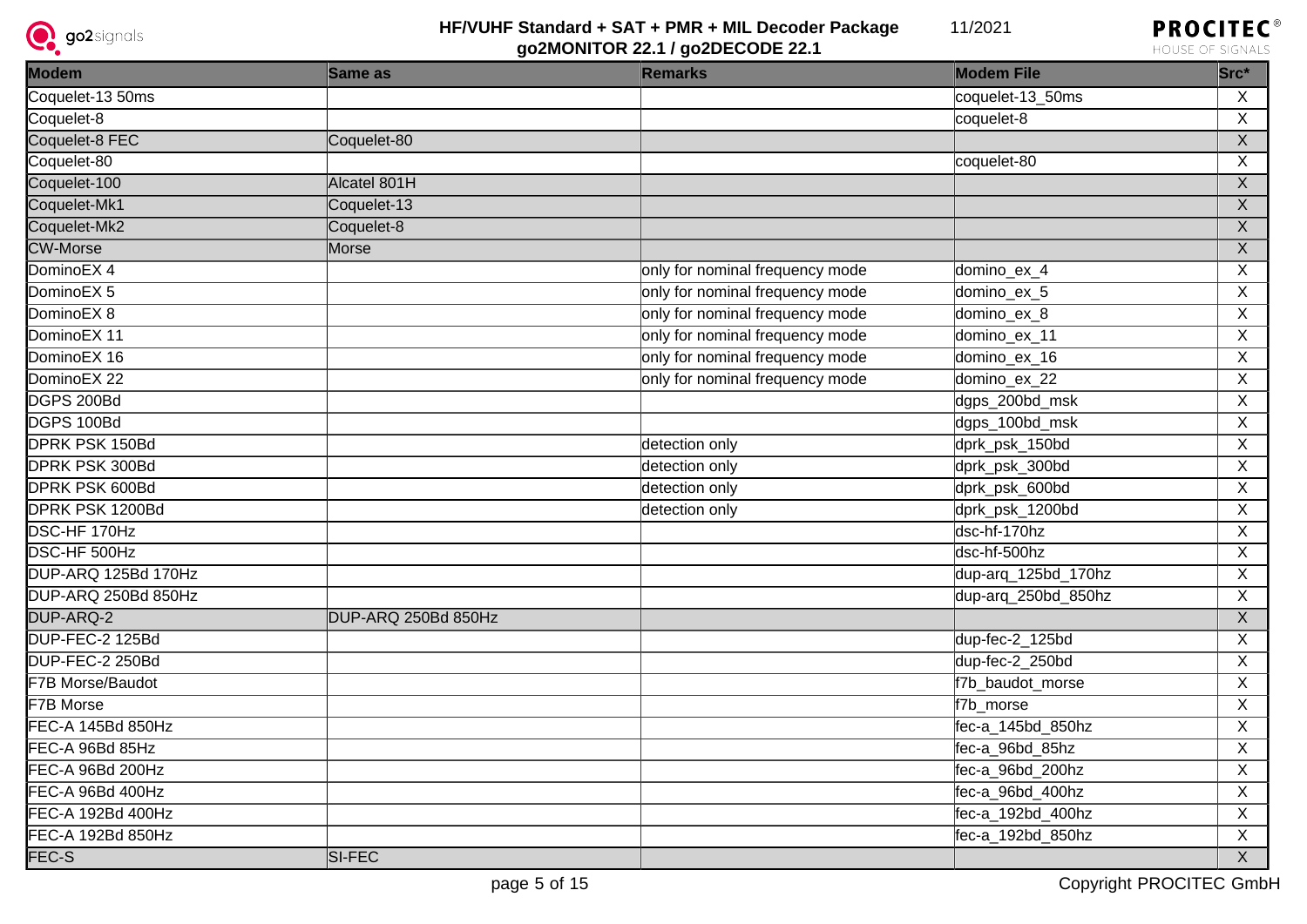



| <b>Modem</b>                 | Same as                | <b>Remarks</b>                  | <b>Modem File</b>  | Src*                    |
|------------------------------|------------------------|---------------------------------|--------------------|-------------------------|
| FEC <sub>12</sub>            | Visel                  |                                 |                    | $\overline{X}$          |
| <b>FEC 100</b>               | FEC-A                  |                                 |                    | $\overline{X}$          |
| <b>FEC 101</b>               | FEC-A                  |                                 |                    | $\overline{\mathsf{x}}$ |
| <b>FIRE</b>                  | $\overline{CIS-12}$    |                                 |                    | $\overline{X}$          |
| Frost                        | CIS 81-81              |                                 |                    | $\overline{X}$          |
| <b>FROST1</b>                | CIS 405 3915           |                                 |                    | $\overline{X}$          |
| $FT-8$                       |                        |                                 | ft8                | $\overline{X}$          |
| $\overline{FT-4}$            |                        |                                 | ft4                | $\overline{X}$          |
| Globe Wireless FSK 100Bd     |                        |                                 | gw_fsk_100bd_200hz | X                       |
| Globe Wireless FSK 200Bd     |                        |                                 | gw_fsk_200bd_200hz | $\mathsf{X}$            |
| <b>Globe Wireless PSK</b>    |                        |                                 | gw_psk_200bd_psk4  | $\overline{X}$          |
| <b>Globe Wireless OFDM</b>   |                        | detection only                  | gw_ofdm            | $\blacksquare$          |
| <b>Globe Wireless Pactor</b> | Globe Wireless FSK/PSK |                                 |                    | $\mathsf X$             |
| <b>GMDSS</b>                 | <b>DSC-HF</b>          |                                 |                    | $\overline{X}$          |
| G-TOR 300Bd 180Hz            |                        |                                 | g-tor_300bd_180hz  | X                       |
| G-TOR 100Bd 200Hz            |                        |                                 | g-tor_100bd_200hz  | X                       |
| G-TOR 200Bd 200Hz            |                        |                                 | g-tor_200bd_200hz  | X                       |
| Golay                        | G-TOR                  |                                 |                    | $\overline{X}$          |
| <b>GW DATAPLEX</b>           | Globe Wireless FSK/PSK |                                 |                    | $\overline{X}$          |
| <b>HFDL</b>                  |                        |                                 | hfdl               | $\overline{X}$          |
| HF-FAX                       |                        | only for nominal frequency mode | hf_fax             | $\overline{X}$          |
| HNG-FEC                      |                        |                                 | hng_fec            | $\overline{\mathsf{x}}$ |
| <b>IRA-ARQ</b>               | <b>BULG-ASCII</b>      |                                 |                    | $\overline{\mathsf{x}}$ |
| <b>ITA-2 Twin</b>            | F7B Morse/Baudot       |                                 |                    | $\overline{X}$          |
| Japanese Slot Machine        |                        | detection only                  | jsm                | $\sim$                  |
| KG-STV                       |                        |                                 | kg_stv             | X                       |
| MD-674                       | MIL-M-55529A           |                                 |                    |                         |
| MERLIN                       | <b>ALIS</b>            |                                 |                    | $\overline{X}$          |
| MEROD 150Bd                  |                        |                                 | merod_150bd        | $\overline{X}$          |
| MEROD 267Bd                  |                        |                                 | merod_267bd        | X                       |
| MFSK-8                       |                        |                                 | mfsk-8             | X                       |
| MFSK-16                      |                        |                                 | $mfsk-16$          | X                       |
| MFSK-32                      |                        |                                 | $mfsk-32$          | $\pmb{\times}$          |
| MFSK-20                      | <b>XPA</b>             |                                 |                    | $\mathsf X$             |
| MIL-188-141A                 | ALE <sub>2G</sub>      |                                 |                    | $\overline{X}$          |
| MIL-188-141B                 | ALE <sub>2G</sub>      |                                 |                    | $\overline{X}$          |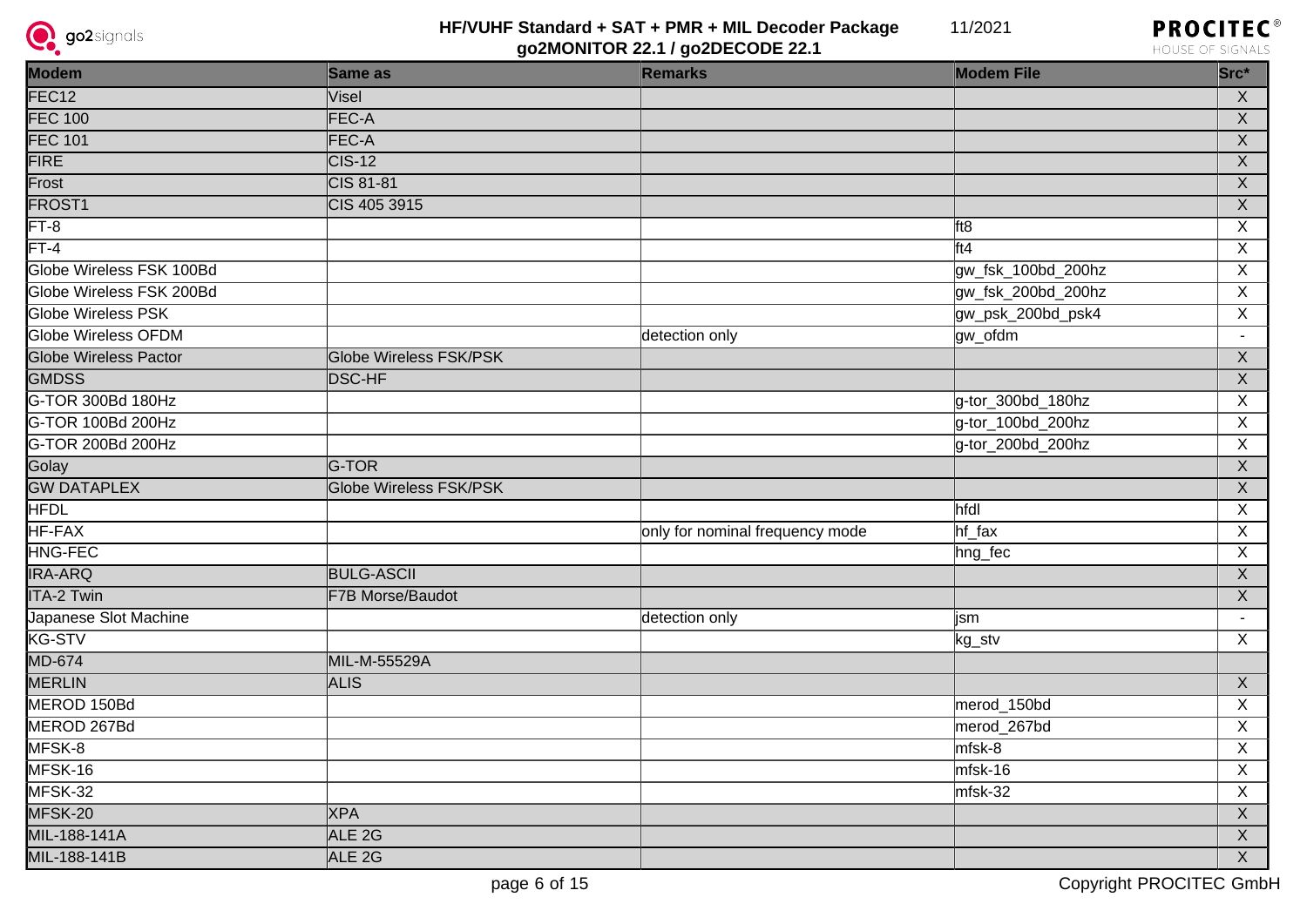



| <b>Modem</b>         | Same as      | <b>Remarks</b>                         | <b>Modem File</b> | $Src^*$                 |
|----------------------|--------------|----------------------------------------|-------------------|-------------------------|
| <b>Morse 30-60</b>   |              |                                        | morse_30_60       | $\mathsf{X}$            |
| Morse 60-125         |              |                                        | morse_60_125      | $\overline{X}$          |
| MSS                  | $CIS-12$     |                                        |                   | $\overline{X}$          |
| MT63-500             |              |                                        | mt63-500          | $\overline{X}$          |
| MT63-1000            |              |                                        | mt63-1000         | $\overline{X}$          |
| MT63-2000            |              |                                        | mt63-2000         | $\overline{\mathsf{x}}$ |
| <b>NUM 13</b>        | SPI4         |                                        |                   | $\overline{X}$          |
| Olivia 8/250         |              |                                        | olivia-8-250      | $\overline{\mathsf{x}}$ |
| <b>Olivia 16/500</b> |              |                                        | olivia-16-500     | $\overline{X}$          |
| Olivia 32/1000       |              |                                        | olivia-32-1000    | $\overline{X}$          |
| Olivia 64/2000       |              |                                        | olivia-64-3000    | $\overline{X}$          |
| Packet 300           |              |                                        | packet-300        | $\overline{X}$          |
| <b>PACTOR I</b>      |              |                                        | pactor_i          | $\overline{X}$          |
| <b>PACTOR I FEC</b>  |              |                                        | pactor_i_fec      | $\overline{X}$          |
| <b>PACTOR II</b>     |              |                                        | pactor_ii         | $\blacksquare$          |
| <b>PACTOR II FEC</b> |              |                                        | pactor_ii_fec     | $\blacksquare$          |
| <b>PACTOR III</b>    |              |                                        | pactor_iii        | $\blacksquare$          |
| PACTOR I/II/III      |              | Includes all PACTOR modes I/II/III     | pactor            | $\blacksquare$          |
| PACTOR-4             |              |                                        | pactor-4          | $\blacksquare$          |
| Piccolo MK6          |              |                                        | piccolo_mk6       | $\overline{X}$          |
| Piccolo MK12         |              |                                        | piccolo_mk12      | $\overline{X}$          |
| Piccolo 6            | Piccolo MK6  |                                        |                   | $\overline{X}$          |
| Pol-ARQ              |              |                                        | pol-arq_100bd     | $\overline{\mathsf{x}}$ |
| Piccolo 12           | Piccolo MK12 |                                        |                   | $\overline{X}$          |
| PSK10                |              |                                        | psk10             | $\overline{X}$          |
| PSK-AM 10Bd          |              |                                        | psk-am_10bd       | $\overline{\mathsf{x}}$ |
| PSK-AM 31Bd          |              |                                        | psk-am_31bd       | $\overline{X}$          |
| PSK-AM 50Bd          |              |                                        | psk-am_50bd       | $\overline{\mathsf{x}}$ |
| PSK31                |              |                                        | psk31             | $\overline{\mathsf{x}}$ |
| PSK31-FEC            |              |                                        | psk31fec          | $\overline{X}$          |
| PSK63                |              | variant of PSK31 with higher baud rate | psk63-psk2        | $\overline{X}$          |
| PSK63-FEC            |              | variant of PSK31 with FEC              | psk63_fec         | $\overline{\mathsf{x}}$ |
| <b>PSK125</b>        |              | variant of PSK31 with higher baud rate | psk125_psk2       | $\overline{X}$          |
| PSK125-FEC           |              | variant of PSK31 with FEC              | psk125_fec        | $\overline{x}$          |
| <b>PSK250</b>        |              | variant of PSK31 with higher baud rate | psk250            | $\overline{\mathsf{x}}$ |
| PSK220-FEC           |              | variant of PSK31 with FEC              | psk220_fec        | $\overline{X}$          |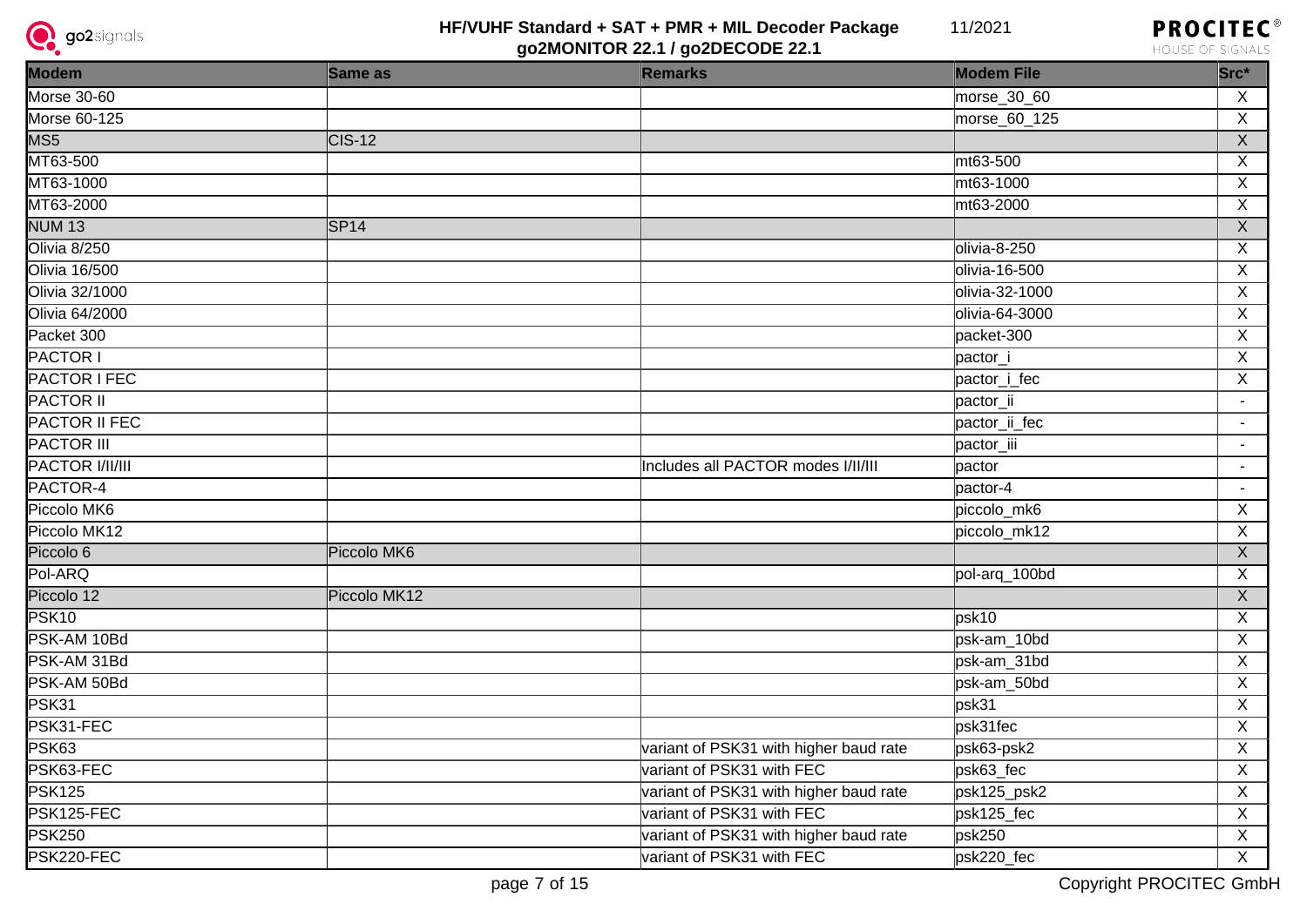



| Modem               | Same as               | <b>Remarks</b>                          | <b>Modem File</b>   | Src*                      |
|---------------------|-----------------------|-----------------------------------------|---------------------|---------------------------|
| QPSK31              |                       |                                         | qpsk31              | X                         |
| QPSK63              |                       | variant of QPSK31 with higher baud rate | qpsk63              | $\overline{X}$            |
| QPSK125             |                       | variant of QPSK31 with higher baud rate | qpsk125             | X                         |
| QPSK250             |                       | variant of QPSK31 with higher baud rate | qpsk250             | X                         |
| QPSK500             |                       | variant of QPSK31 with higher baud rate | qpsk500             | $\overline{X}$            |
| RAC-ARQ             | <b>MEROD</b>          |                                         |                     | $\boldsymbol{\mathsf{X}}$ |
| RACAL-ARQ           | <b>MEROD</b>          |                                         |                     | $\mathsf X$               |
| Robust Packet Radio |                       |                                         | robust_packet       | $\blacksquare$            |
| <b>ROU-FEC</b>      | <b>RUM-FEC</b>        |                                         |                     | $\overline{X}$            |
| RS-ARQ              | <b>ALIS</b>           |                                         |                     | $\mathsf X$               |
| <b>RUM-FEC</b>      |                       |                                         | rum-fec_165bd       | X                         |
| Serdolik            | $CIS-36$              |                                         |                     | $\boldsymbol{\mathsf{X}}$ |
| SI-ARQ              |                       |                                         | si-arq              | X                         |
| SI-FEC              |                       |                                         | si-fec              | $\overline{X}$            |
| SITOR-A 170Hz       |                       |                                         | sitor-a_170hz       | X                         |
| SITOR-A 1300Hz      |                       |                                         | sitor-a_1300hz      | X                         |
| <b>SITOR ARQ</b>    | <b>SITOR-A</b>        |                                         |                     | $\overline{X}$            |
| SITOR-B 100Bd 170Hz |                       |                                         | sitor-b_100bd_170hz | X                         |
| SITOR-B 100Bd 400Hz |                       |                                         | sitor-b_100bd_400hz | X                         |
| <b>SITOR FEC</b>    | SITOR-B               |                                         |                     | $\overline{X}$            |
| SPI4                |                       |                                         | sp14                | X                         |
| SPREAD 11           | Autospec              |                                         |                     | $\mathsf X$               |
| SPREAD 21           | Autospec              |                                         |                     | $\overline{X}$            |
| SPREAD 51           |                       |                                         | spread51            | X                         |
| <b>SSTV</b>         |                       | only for nominal frequency mode         | sstv                | X                         |
| Saud-FEC            | <b>RUM-FEC</b>        |                                         |                     | $\overline{X}$            |
| <b>SWED-ARQ</b>     |                       |                                         | swed_arq            | X                         |
| $T-600$             | CIS-36-50             |                                         |                     | $\mathsf{X}$              |
| <b>TDM 242</b>      | ARQ-M2 242/ARQ-M4 242 |                                         |                     | $\overline{X}$            |
| <b>TDM 342</b>      | ARQ-M2-342/ARQ-M4-342 |                                         |                     | $\mathsf X$               |
| TDM 342 1 Channel   | ARQ-E3                |                                         |                     | $\overline{X}$            |
| THROB <sub>1</sub>  |                       |                                         | throb1              | $\overline{X}$            |
| THROB <sub>2</sub>  |                       |                                         | throb <sub>2</sub>  | $\overline{X}$            |
| THROB4              |                       |                                         | throb4              | X                         |
| THROBX1             |                       |                                         | throbx1             | $\mathsf{X}$              |
| THROBX2             |                       |                                         | throbx2             | $\mathsf{X}$              |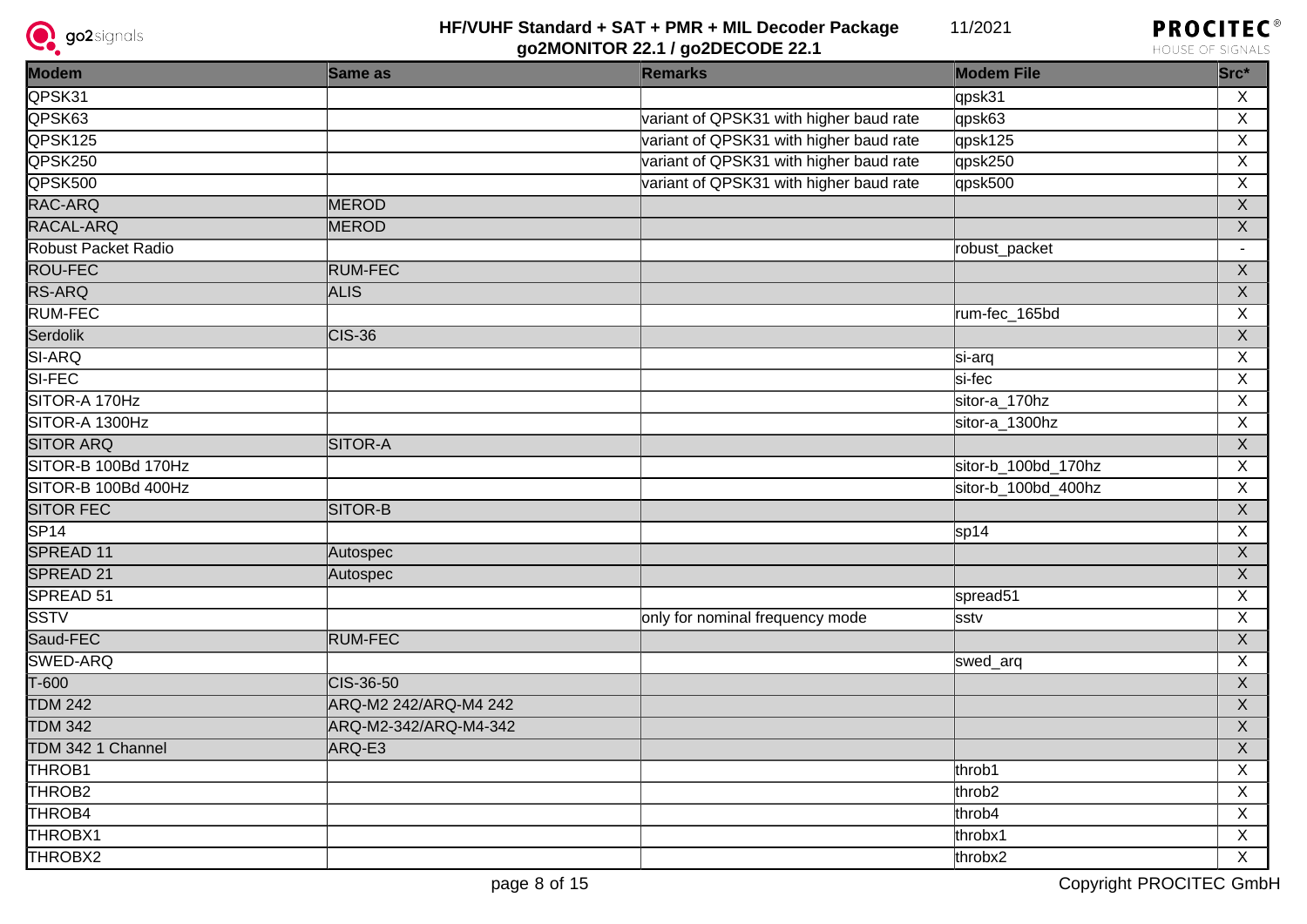



| Modem                       | Same as               | <b>Remarks</b>                                   | <b>Modem File</b>     | $Src^*$      |
|-----------------------------|-----------------------|--------------------------------------------------|-----------------------|--------------|
| THROBX4                     |                       |                                                  | throbx4               | X            |
| TOR dirty                   | Sitor B               |                                                  |                       | X.           |
| <b>TORG 10/11</b>           | $CIS-11$              |                                                  |                       | $\mathsf{X}$ |
| TORG 14                     | $\textsf{CIS-14}$     |                                                  |                       | X.           |
| Twinplex                    |                       |                                                  | twinplex              | X            |
| <b>Visel</b>                |                       |                                                  | visel                 | X            |
| Voice J3E                   |                       | single sideband USB or LSB                       | voice_j3e             | X            |
| Voice J3E-LSB               |                       | single sideband LSB                              | voice_j3e_lsb         | X            |
| Voice J3E-USB - SELCAL ICAO |                       | for voice J3E-USB and/or ICAO selcal             | voice_j3e_selcal_icao | X            |
| Voice A3E/J3E               |                       | double sideband AM or single sideband<br>USB/LSB | voice_a3e_j3e         | X            |
| <b>WEATHER-FAX</b>          | HF-FAX                |                                                  |                       | X            |
| YUG-MIL                     | Visel                 |                                                  |                       | X            |
| X06 - Mazielka              |                       |                                                  | x06                   | X            |
| <b>XPA</b>                  |                       | only for nominal frequency mode                  | xpa                   | X.           |
| XPA <sub>2</sub>            |                       | only for nominal frequency mode                  | xpa2                  | X            |
| <b>XSL</b>                  | Japanese Slot Machine |                                                  |                       | X            |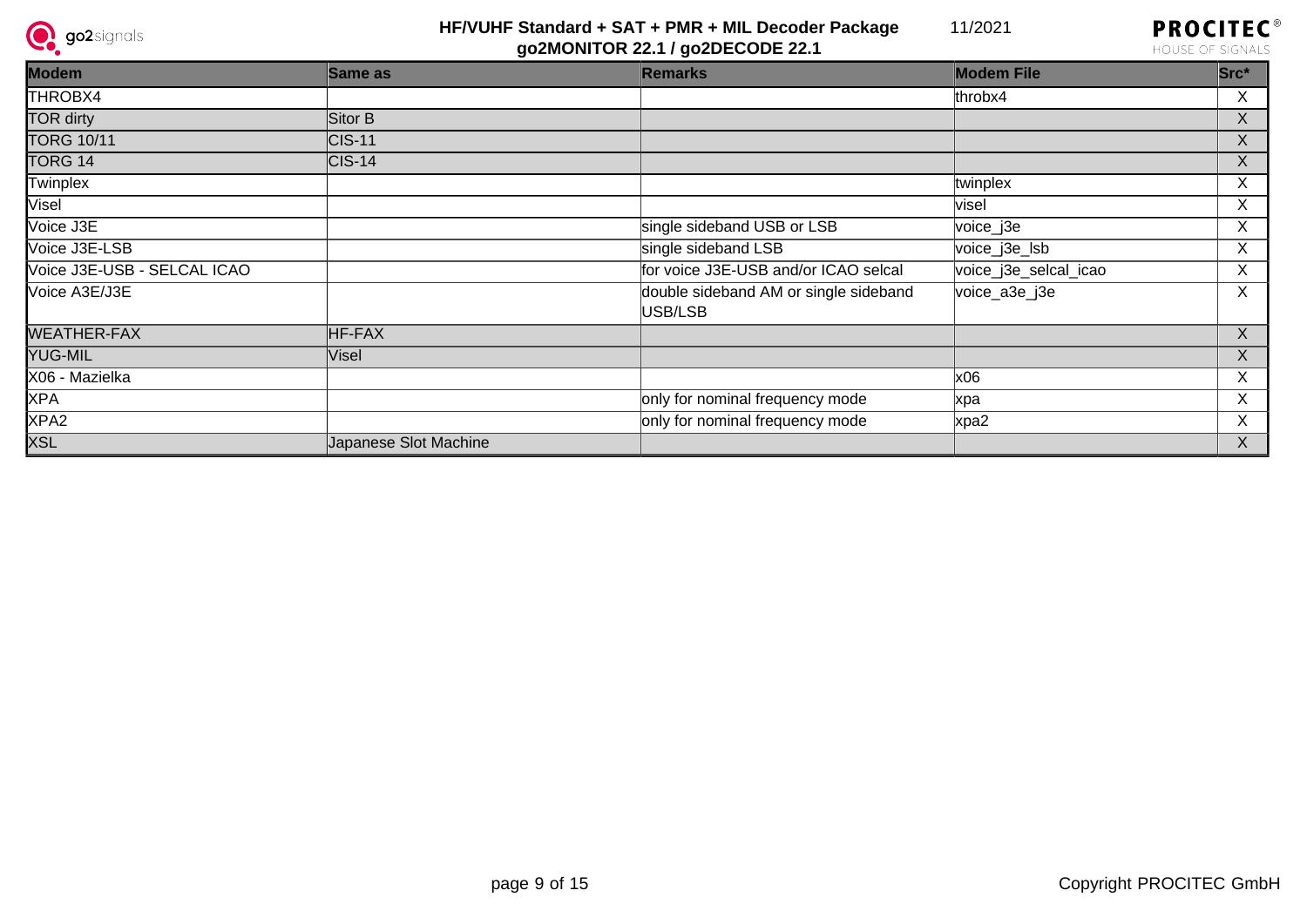



| <b>Modem</b>                 | Same as                      | <b>Remarks</b>                                       | <b>Modem File</b>     | $Src*$                  |
|------------------------------|------------------------------|------------------------------------------------------|-----------------------|-------------------------|
| <b>VHF/UHF decoders</b>      |                              |                                                      |                       |                         |
| <b>ACARS VHF</b>             |                              |                                                      | acars_vhf             | X                       |
| <b>AIS</b>                   |                              |                                                      | ais                   | $\overline{\mathsf{x}}$ |
| <b>ATIS</b>                  |                              |                                                      | atis                  | $\overline{\mathsf{x}}$ |
| Autocab                      |                              |                                                      | autocab               | $\overline{X}$          |
| $\overline{B}$ IIS           |                              |                                                      | biis                  | $\overline{\mathsf{x}}$ |
| <b>CityRuf</b>               | POCSAG                       |                                                      |                       | $\overline{X}$          |
| <b>COSPAS-SARSAT</b>         | <b>Distress Radiobeacons</b> |                                                      |                       | $\overline{X}$          |
| <b>Distress Radiobeacons</b> |                              | EPIRB/ELT/PLB                                        | distress_radiobeacons | $\pmb{\times}$          |
| <b>DSC-VHF</b>               |                              |                                                      | dsc-vhf               | X                       |
| <b>ELT</b>                   | Distress Radiobeacons        | <b>Emergency Locator Transmitter</b>                 |                       | $\overline{X}$          |
| <b>EPIRB</b>                 | <b>Distress Radiobeacons</b> | Emergency position-Indicating radiobeacon<br>station |                       | $\overline{X}$          |
| <b>ERMES</b>                 |                              |                                                      | ermes                 | X                       |
| Flex                         |                              |                                                      | flex                  | $\overline{\mathsf{x}}$ |
| Flex 1600Bd PSK2             |                              | for baseband demodulation                            | flex_1600bd_psk2      | $\mathsf X$             |
| <b>FMS-BOS</b>               |                              |                                                      | fms_bos               | $\overline{X}$          |
| <b>GMDSS-VHF</b>             | <b>DSC-VHF</b>               |                                                      |                       | $\overline{X}$          |
| Golay/GSC                    | Golay Pager                  |                                                      |                       | $\overline{X}$          |
| <b>Golay Pager</b>           |                              |                                                      | golay_pager           | $\overline{\mathsf{x}}$ |
| Mobitex 1200                 |                              |                                                      | mobitex-1200          | $\overline{\mathsf{x}}$ |
| Mobitex 80                   | Mobitex 1200                 |                                                      |                       | $\overline{X}$          |
| Mobitex 8000                 |                              |                                                      | mobitex-8000          | $\overline{X}$          |
| Mobitex 400                  | Mobitex 8000                 |                                                      |                       | $\overline{X}$          |
| Mode-S/ADS-B                 |                              |                                                      | mode_s                | $\overline{\mathsf{X}}$ |
| <b>MPT1306</b>               | <b>SELCAL CTCSS</b>          |                                                      |                       | $\mathsf X$             |
| <b>MPT1316</b>               | <b>SELCAL EEA</b>            |                                                      |                       | $\mathsf X$             |
| <b>MPT1381</b>               | <b>SELCAL DCS</b>            |                                                      |                       | $\overline{\mathsf{X}}$ |
| <b>NMT450</b>                |                              |                                                      | m <sub>1450</sub>     | $\overline{X}$          |
| Packet 1200                  |                              |                                                      | packet-1200           | $\overline{X}$          |
| Packet 2400                  |                              |                                                      | packet-2400           | X                       |
| Packet 4800                  |                              |                                                      | packet-4800           | X                       |
| Packet 9600                  |                              |                                                      | packet-9600           | X                       |
| PLB                          | Distress Radiobeacons        | Personal Locator Beacon                              |                       | X                       |
| POCSAG 1200Bd                |                              |                                                      | pocsag_1200bd         | X                       |
| POCSAG 1200Bd 6kHz           |                              | shift of 6 kHz                                       | pocsag_1200bd_6khz    | X                       |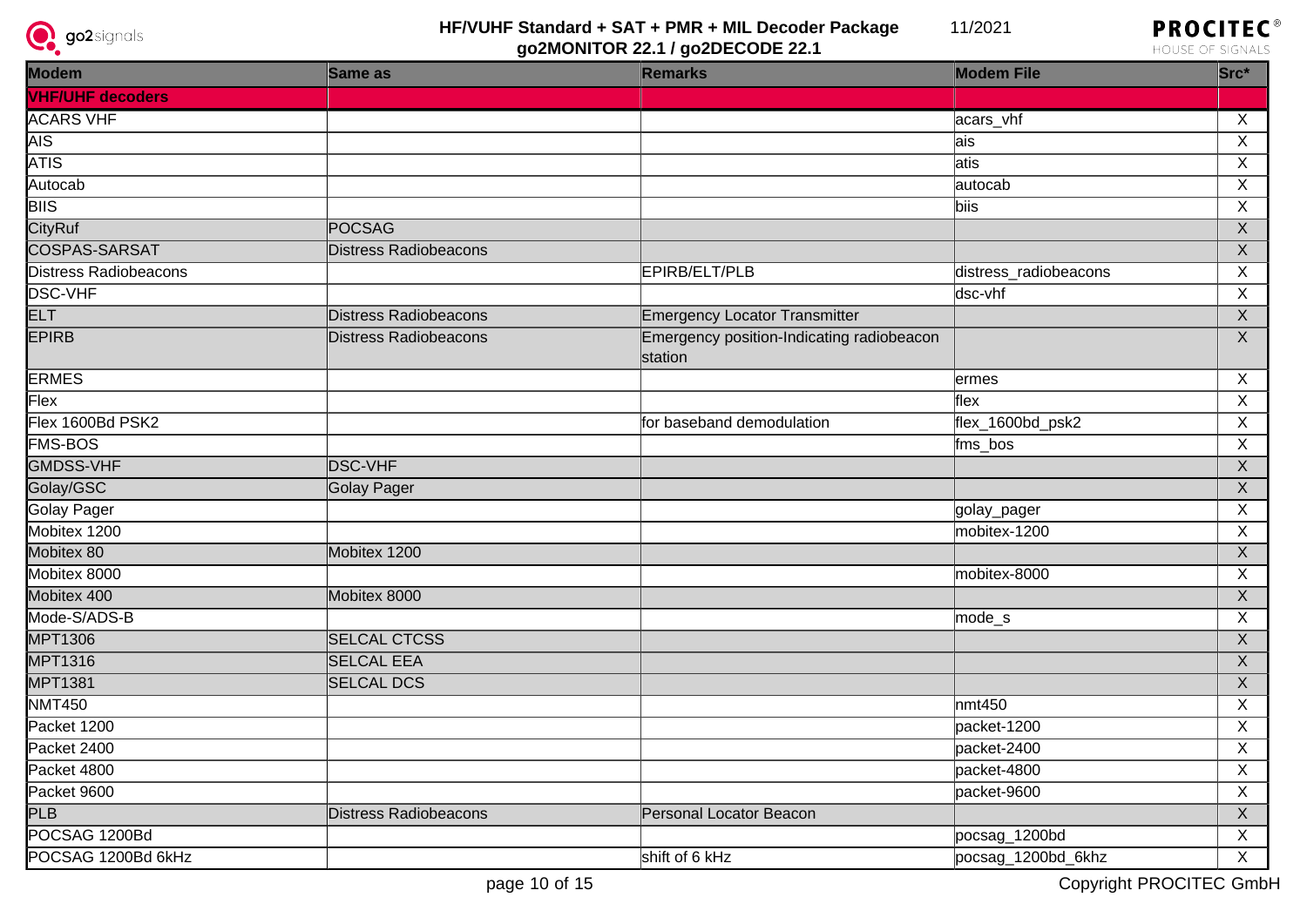



| Modem                    | <b>Same as</b>                  | <b>Remarks</b>                         | <b>Modem File</b>     | Src*                      |
|--------------------------|---------------------------------|----------------------------------------|-----------------------|---------------------------|
| POCSAG 512Bd             |                                 |                                        | pocsag-512bd          | X                         |
| POCSAG 2400Bd            |                                 |                                        | pocsag-2400bd         | X                         |
| <b>SELCAL CCITT</b>      |                                 | only for nominal frequency mode        | ccitt                 | X                         |
| <b>SELCAL CCIR-1</b>     |                                 | only for nominal frequency mode        | ccir                  | X                         |
| <b>SELCAL CCIR-2</b>     |                                 | only for nominal frequency mode        | ccir-2                | X                         |
| <b>SELCAL CCIR-7</b>     | <b>SELCAL CCIR-2</b>            | only for nominal frequency mode        |                       | $\boldsymbol{\mathsf{X}}$ |
| <b>SELCAL CTCSS</b>      | included in Voice F3E - SELCALS |                                        |                       | $\boldsymbol{X}$          |
| <b>SELCAL DCS</b>        | included in Voice F3E - SELCALS |                                        |                       | X                         |
| <b>SELCAL DTMF</b>       | included in Voice F3E - SELCALS |                                        |                       | $\overline{X}$            |
| <b>SELCAL DTMF sub</b>   |                                 | for baseband demodulation              | dtmf sub              | X                         |
| <b>SELCAL DZVEI</b>      | included in SELCAL ZVEI         | only for nominal frequency mode        |                       | $\mathsf{X}$              |
| <b>SELCAL EEA</b>        |                                 | only for nominal frequency mode        | leea                  | X                         |
| <b>SELCAL EIA</b>        |                                 | only for nominal frequency mode        | leia                  | X                         |
| <b>SELCAL EURO</b>       |                                 | only for nominal frequency mode        | leuro                 | X                         |
| <b>SELCAL EURO5</b>      | <b>SELCAL EURO</b>              | only for nominal frequency mode        |                       | $\boldsymbol{\mathsf{X}}$ |
| <b>SELCAL MODAT</b>      |                                 | only for nominal frequency mode        | modat                 | X                         |
| <b>SELCAL NATEL</b>      |                                 | only for nominal frequency mode        | natel                 | $\overline{\mathsf{x}}$   |
| <b>SELCAL PCCIR</b>      | <b>SELCAL CCIR-1</b>            |                                        |                       | $\boldsymbol{X}$          |
| <b>SELCAL PDZVEI</b>     | included in SELCAL ZVEI         |                                        |                       | $\boldsymbol{X}$          |
| <b>SELCAL PZVEI</b>      | included in SELCAL ZVEI         |                                        |                       | $\boldsymbol{\mathsf{X}}$ |
| <b>SELCAL VDEW</b>       |                                 | only for nominal frequency mode        | lvdew                 | X                         |
| <b>SELCAL ZVEI</b>       | included in Voice F3E - SELCALS |                                        |                       | $\overline{\mathsf{X}}$   |
| <b>SELCAL ZVEI-1</b>     | included in SELCAL ZVEI         |                                        |                       | $\boldsymbol{\mathsf{X}}$ |
| <b>SELCAL ZVEI-2</b>     | included in SELCAL ZVEI         |                                        |                       | $\mathsf{X}$              |
| <b>SELCAL ZVEI-3</b>     | included in SELCAL ZVEI         |                                        |                       | $\overline{X}$            |
| VDL2                     |                                 |                                        | vdl2                  | X                         |
| VDL3                     |                                 |                                        | vdl3                  | X                         |
| Voice A3E                |                                 | for voice AM                           | voice a3e             | $\overline{\mathsf{x}}$   |
| Voice A3E Air Traffic    |                                 | to monitor VHF voice air traffic       | voice_a3e_air_traffic | X                         |
| Voice F3E - SELCALS      |                                 | for voice FM, includes several selcals | voice_f3e_selcals     | X                         |
| Voice Inversion (FM-LSB) |                                 | scrambled analog voice                 | voice_inversion       | X                         |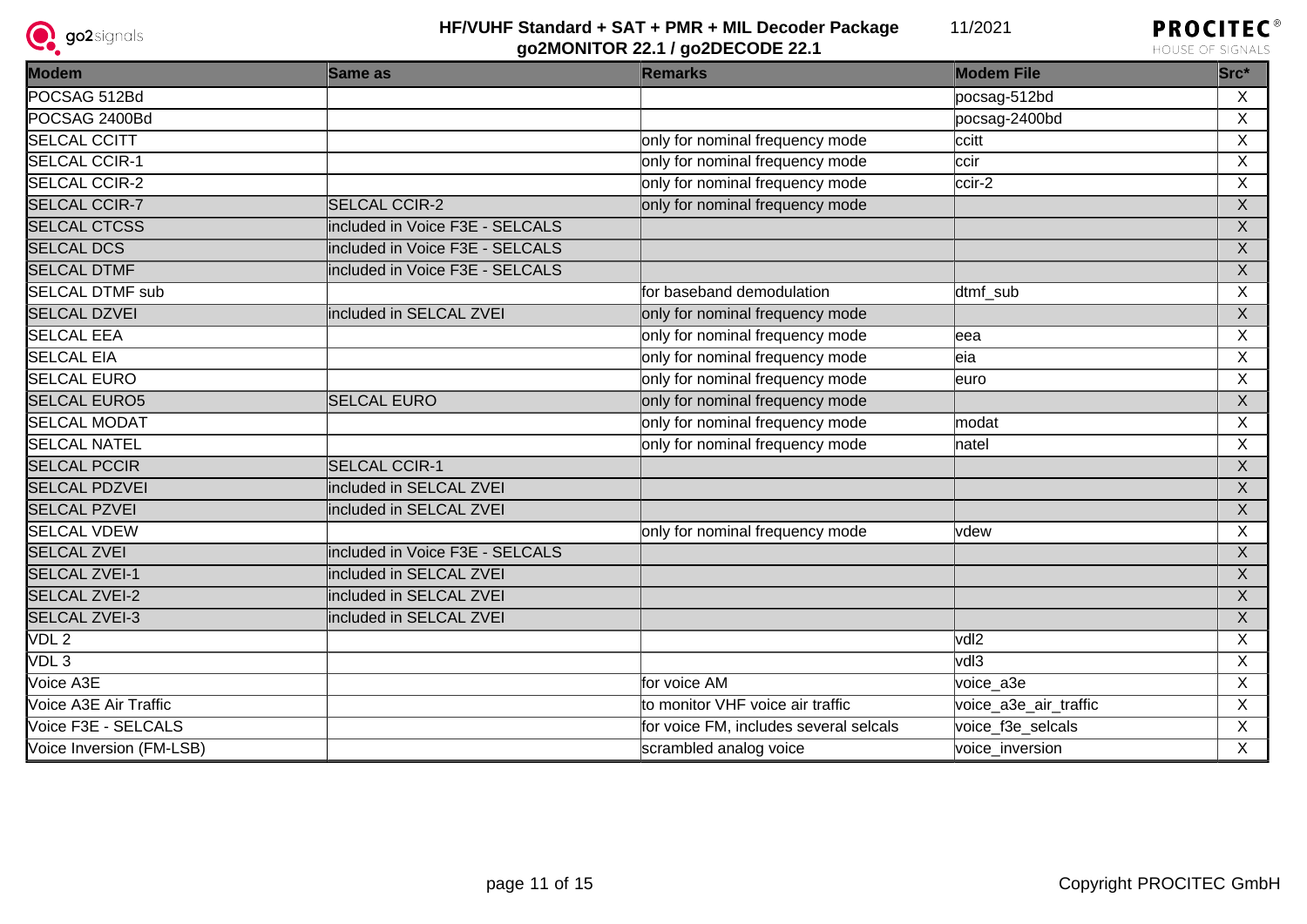



| Modem                                  | Same as | <b>Remarks</b>                                             | <b>Modem File</b>     | $Src^*$ |
|----------------------------------------|---------|------------------------------------------------------------|-----------------------|---------|
| <b>SAT decoders package (optional,</b> |         |                                                            |                       |         |
| included in PMR package)               |         |                                                            |                       |         |
| INMARSAT AERO-C 8.4kbps                |         |                                                            | inmarsat_aero-c_8400  |         |
| <b>INMARSAT AERO-C 10.5kbps</b>        |         | audio output not included                                  | inmarsat_aero-c_10500 |         |
| <b>INMARSAT AERO-C 21.0kbps</b>        |         | audio output not included                                  | inmarsat_aero-c_21000 |         |
| INMARSAT AERO-P 0.6kbps                |         |                                                            | inmarsat_aero-p_600   |         |
| <b>INMARSAT AERO-P 1.2kbps</b>         |         |                                                            | inmarsat_aero-p_1200  |         |
| <b>INMARSAT AERO-P 10.5kbps</b>        |         |                                                            | inmarsat_aero-p_10500 |         |
| INMARSAT AERO-R 0.6kbps                |         |                                                            | inmarsat aero-r 600   |         |
| INMARSAT AERO-R 1.2kbps                |         |                                                            | inmarsat_aero-r_1200  |         |
| <b>INMARSAT AERO-R 10.5kbps</b>        |         |                                                            | inmarsat_aero-r_10500 |         |
| <b>INMARSAT AERO-T 0.6kbps</b>         |         |                                                            | inmarsat_aero-t_600   |         |
| INMARSAT AERO-T 1.2kbps                |         |                                                            | inmarsat_aero-t_1200  |         |
| <b>INMARSAT AERO-T 10.5kbps</b>        |         |                                                            | inmarsat_aero-t_10500 |         |
| INMARSAT-C TDM                         |         |                                                            | inmarsat_c_tdm        |         |
| INMARSAT-C TDMA                        |         |                                                            | inmarsat_c_tdma       |         |
| <b>INMARSAT IsatPhone Uplink</b>       |         | detection only                                             | isatphone_uplink      |         |
| Iridium Uplink                         |         | detection only                                             | iridium_uplink        |         |
| Thuraya Uplink                         |         | detection only, but RACH bursts are decoded thuraya_uplink |                       |         |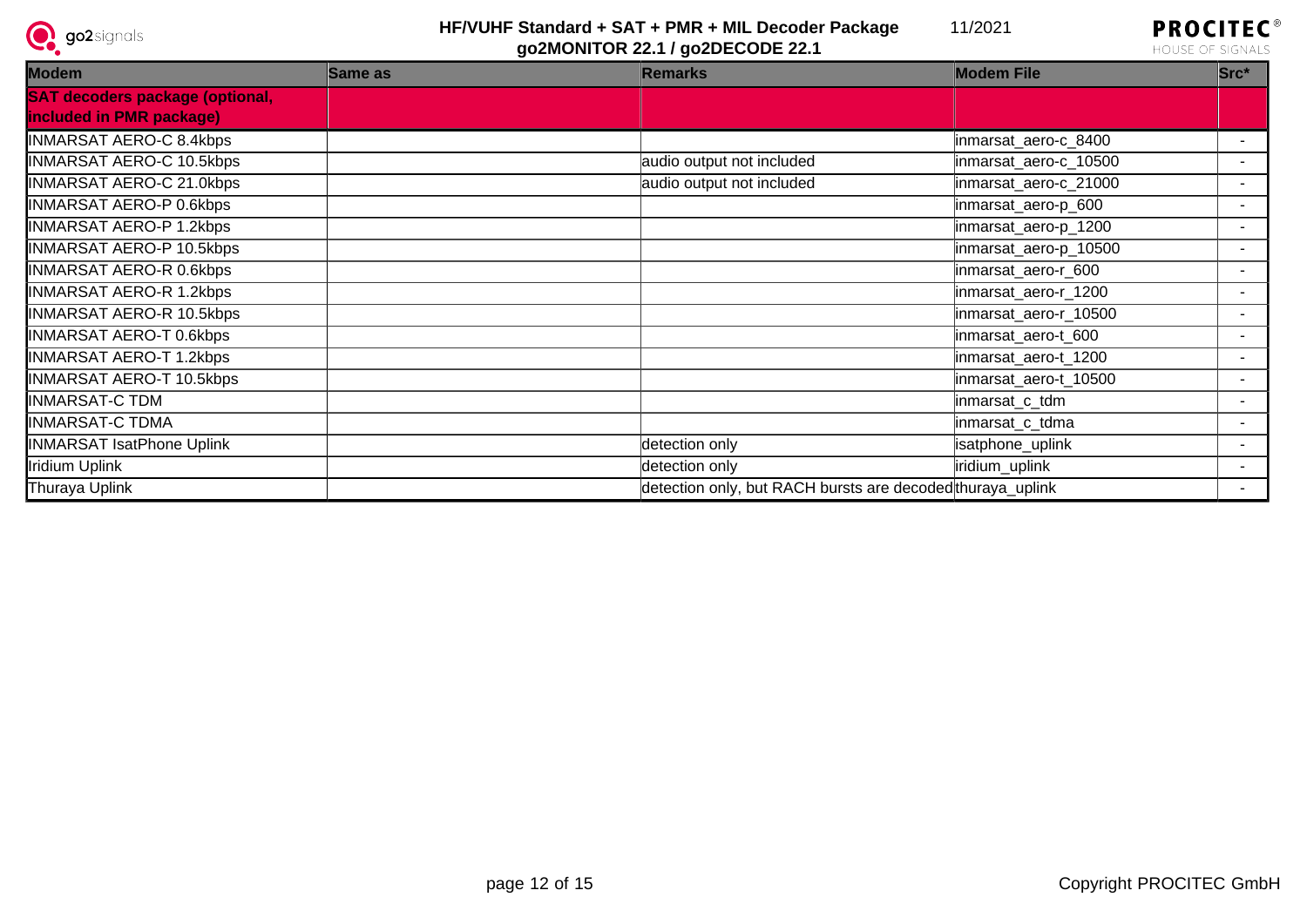



| Modem                                  | Same as     | <b>Remarks</b>                      | <b>Modem File</b>       | $Src^*$                  |
|----------------------------------------|-------------|-------------------------------------|-------------------------|--------------------------|
| <b>PMR (Professional Mobile Radio)</b> |             |                                     |                         |                          |
| package (optional)                     |             |                                     |                         |                          |
| APCO-25                                |             |                                     | $apco-25$               | $\sim$                   |
| <b>APCO-25 Phase2 Downlink</b>         |             |                                     | apco-25_phase2_downlink | $\sim$                   |
| <b>DECT</b>                            |             |                                     | dect                    | $\blacksquare$           |
| <b>DMR</b>                             |             | for burst emissions                 | ldmr                    | $\blacksquare$           |
| <b>DMR Continuous</b>                  |             | for continuous emissions            | dmr_continuous          | $\blacksquare$           |
| dPMR                                   |             |                                     | dpmr                    | $\blacksquare$           |
| D-STAR                                 |             |                                     | d-star                  | $\sim$                   |
| <b>GSM</b>                             |             | <b>GSM Control Channel C0</b>       | gsm                     | $\overline{\phantom{0}}$ |
| <b>IDAS</b>                            | <b>NXDN</b> | Icom's version of NXDN              |                         | $\blacksquare$           |
| Motorola SmartNet 4kHz                 |             |                                     | smartnet4khz            | $\sim$                   |
| Motorola SmartNet 6kHz                 |             |                                     | smartnet6khz            |                          |
| <b>MotoTRBO</b>                        | <b>DMR</b>  | Motorola's version of DMR           |                         | $\blacksquare$           |
| MPT1327                                |             | control channel                     | mpt1327                 | $\blacksquare$           |
| MPT1327 Uplink                         |             | control channel                     | mpt1327_uplink          | $\blacksquare$           |
| NEXEDGE                                | <b>NXDN</b> | Kenwood's version of NXDN           |                         | $\blacksquare$           |
| <b>NXDN 2400Bd</b>                     |             |                                     | nxdn_2400bd             | $\blacksquare$           |
| NXDN 4800Bd                            |             |                                     | nxdn_4800bd             | $\blacksquare$           |
| $\overline{P-25}$                      | APCO-25     |                                     |                         | $\blacksquare$           |
| <b>TETRA</b>                           |             | usage of TEA 1/3/4 if key available | tetra                   | $\blacksquare$           |
| <b>TETRA DMO</b>                       |             | usage of TEA 1/3/4 if key available | tetra_dmo               | $\blacksquare$           |
| <b>TETRA Uplink</b>                    |             |                                     | tetra_uplink            |                          |
| Tetrapol                               |             |                                     | tetrapol                | $\blacksquare$           |
| Tetrapol VHF                           |             | for VHF range only                  | tetrapol-vhf            | $\blacksquare$           |
| <b>Yaesu System Fusion</b>             |             | 12.5 kHz bandwidth                  | yaesu_fusion            |                          |
| <b>Yaesu System Fusion NB</b>          |             | 6.25 kHz bandwidth                  | yaesu_fusion_nb         | $\sim$                   |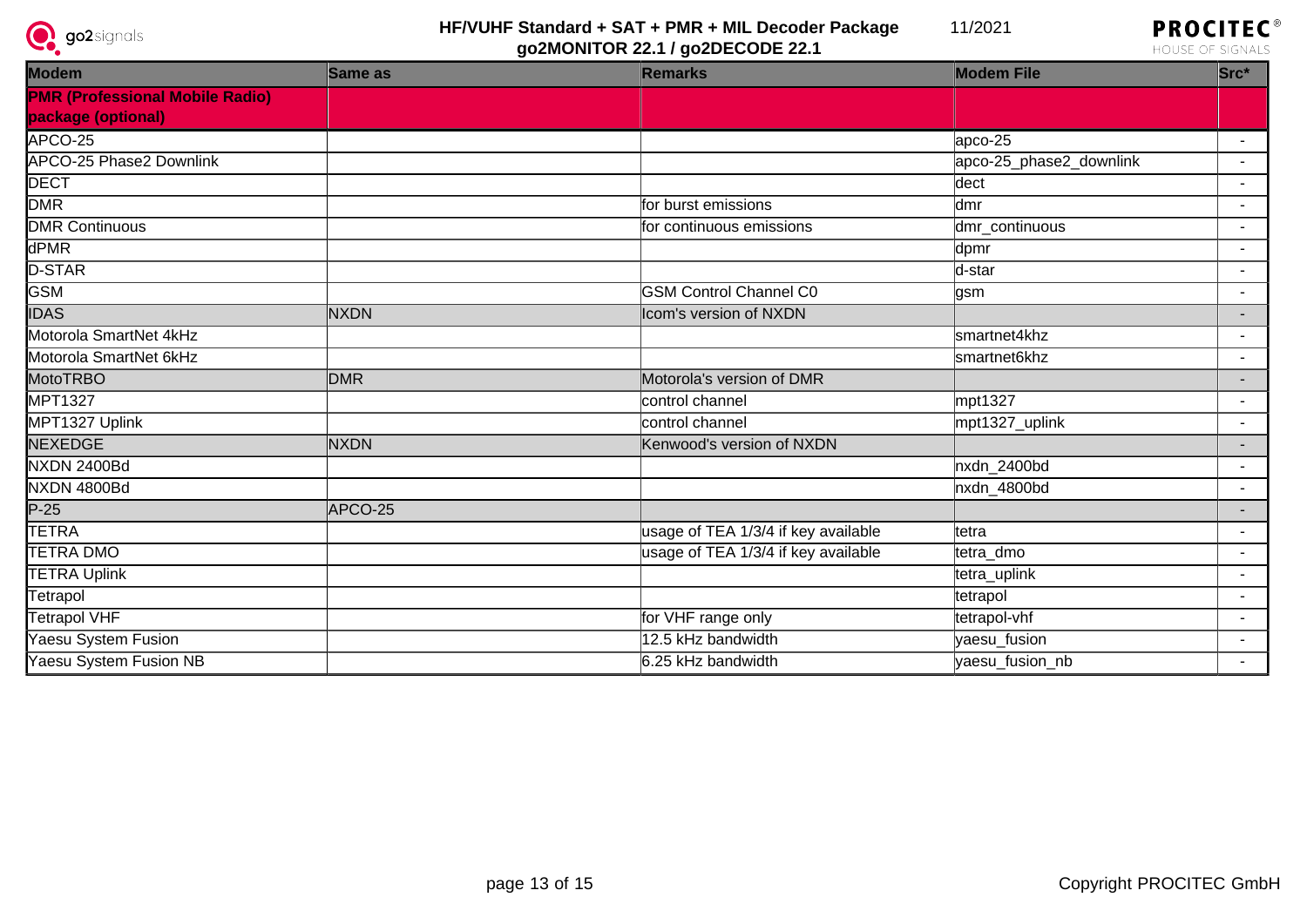



| Modem                              | Same as                             | <b>Remarks</b>                                                 | <b>Modem File</b>          | Src*                     |
|------------------------------------|-------------------------------------|----------------------------------------------------------------|----------------------------|--------------------------|
| <b>Military package (optional)</b> |                                     |                                                                |                            |                          |
| ALE 3G                             |                                     |                                                                | ale-3g                     |                          |
| ALE 4G                             |                                     | detection only                                                 | ale-4g                     |                          |
| $CHN4+4$                           |                                     | for signals with normal polarity (USB)                         | chn4plus4                  |                          |
| $CHN$ 4+4 (INV)                    |                                     | for signals with inverted polarity (LSB)                       | chn4plus4_inv              | $\sim$                   |
| $\overline{\text{CV-786}}$         |                                     |                                                                | cv-786                     |                          |
| Haegelin-Cryptos                   | HC-ARQ                              |                                                                |                            | $\mathsf X$              |
| $KG-84$                            |                                     | detection only, included in various decoders,<br>see datasheet |                            |                          |
| HC-ARQ                             |                                     |                                                                | hc-arq                     | $\sf X$                  |
| Link 11 CLEW                       |                                     |                                                                | link-11_clew               |                          |
| Link 11 CLEW UHF                   |                                     | UHF version with FM primary modulation                         | link-11_clew_uhf           |                          |
| Link 11 SLEW                       | STANAG 5511 SLEW                    |                                                                | link-11_slew               |                          |
| Link 22                            |                                     | only STANAG 4539 Appendix D                                    | link-22                    |                          |
| MD-522                             | MIL-M-55529A                        |                                                                |                            |                          |
| MIL-188-110A ser.                  | partly included in STANAG 4539/4415 |                                                                |                            |                          |
| MIL-188-110A App. C                | STANAG 4539                         |                                                                |                            |                          |
| MIL-188-110B ser.                  | partly included in STANAG 4539/4415 |                                                                |                            |                          |
| MIL-188-110B App.C                 | partly included in STANAG 4539 HDR  |                                                                |                            | $\overline{\phantom{a}}$ |
| MIL 188-110C App.D 3kHz            |                                     |                                                                | milstd_188_110c-appd_3khz  |                          |
| MIL 188-110C App.D 6kHz            |                                     |                                                                | milstd_188_110c-appd_6kHz  |                          |
| MIL 188-110C App.D 9kHz            |                                     |                                                                | milstd_188_110c-appd_9kHz  |                          |
| MIL 188-110C App.D 12kHz           |                                     |                                                                | milstd_188_110c-appd_12kHz |                          |
| MIL 188-110C App.D 15kHz           |                                     |                                                                | milstd_188_110c-appd_15kHz |                          |
| MIL 188-110C App.D 18kHz           |                                     |                                                                | milstd_188_110c-appd_18kHz | $\overline{\phantom{a}}$ |
| MIL 188-110C App.D 21kHz           |                                     |                                                                | milstd_188_110c-appd_21kHz |                          |
| MIL 188-110C App.D 24kHz           |                                     |                                                                | milstd_188_110c-appd_24kHz |                          |
| MIL-188-110 16 Tone                |                                     | only raw output                                                | mil188-110_16tone          | $\blacksquare$           |
| MIL-188-110 39 Tone                |                                     |                                                                | mil188-110_39tone          |                          |
| MIL-188-141B App. C                | ALE 3G                              |                                                                |                            |                          |
| MIL-188-141D App. G                | ALE <sub>4G</sub>                   |                                                                |                            |                          |
| MIL-M-55529A                       |                                     |                                                                | mil-m-55529a               |                          |
| Panther-H Sync                     |                                     | detection of synchronisation bursts only                       | panther-h_sync             |                          |
| STANAG 4197                        |                                     | audio codec not included                                       | stanag4197                 | $\blacksquare$           |
| STANAG 4285                        |                                     | Terminal Mode: ASCII8 & Baudot                                 | stanag4285                 |                          |
| STANAG 4415                        |                                     | 75bps (also Part of Mil188-110A/B)                             | stanag4415                 |                          |